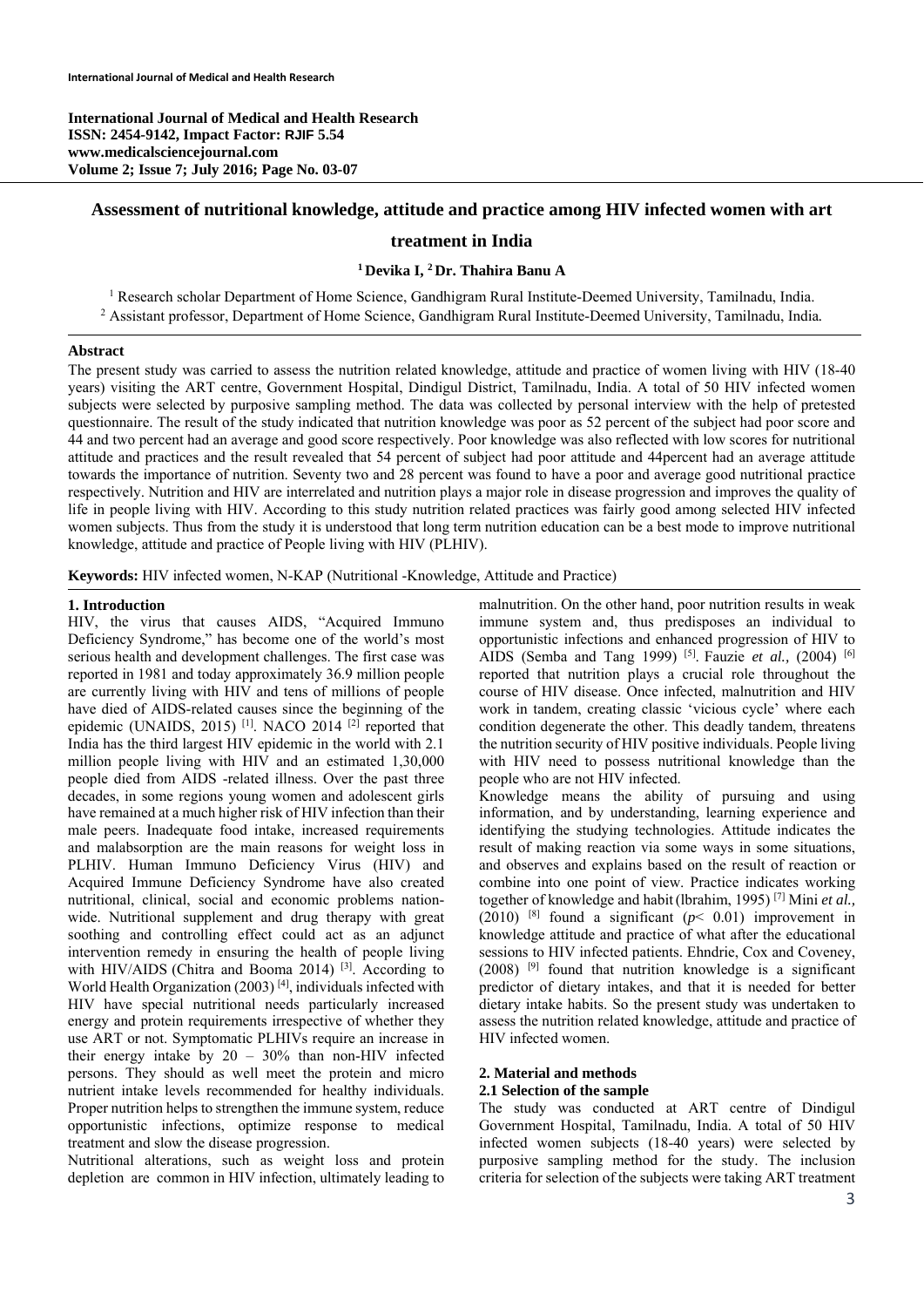from the centre in the study area, aged between 18-40 years, a symptomatic clinical stage of HIV infection, non-pregnant, non-lactating women willingness to participate in the study. The study was approved by the hospital management. Written consent from all the subjects was received after explaining the purpose of the study and the information's were kept confidential.

## **2.2 Collection of data**

The data was collected by personal interview with the help of pre tested questionnaire. The nutritional KAP questionnaire consisted of three parts namely Knowledge, Attitude and Practice. The first part of questions was for testing the knowledge on nutrition,  $2<sup>nd</sup>$  and  $3<sup>rd</sup>$  to test the attitude and practice related to nutrition.

## **2.3 Nutritional knowledge, attitude and practice 2.3.1 Nutritional knowledge**

Nutritional knowledge and attitude are important factors of dietary practices and its, potential targets for appropriate planning of nutrition care programmes for vulnerable people living with HIV and AIDS (Sakhile *et al.,* 2014) [10]. The first part included 15 questions, each with four options, out of which one was correct. Each question had only one correct answer and score of one was given to every correct answer and zero to every wrong answer. The respondent can score minimum 0 to a maximum of 15 scores. A total of 15 questions on various aspects of nutrition such as nutrients and their sources and requirements as per RDA, foods that help to improve immunity and inturn CD4 counts, sources of safe drinking water methods used for leftover utilization, side effects of ART and its relation to malnutrition and foods to be avoided by an HIV infected individuals were included.

## **2.3.2 Nutritional attitude**

Questions included in attitude section were designed and beliefs among the subjects regarding the attitude on nutrition. There were 15 questions provided and the respondents were asked to indicate their attitudes. These statements covered overall nutritional attitudes. In the attitude section, numerical values were assigned to each choice given by the respondent. A score of 1 was given to disagree, score of 2 was given to don't know and a score of 3 was given to agree. There were seven negatively framed statement for which reverse scoring was done that is score of 1 was given to agree, 2 to don't know and 3 to disagree (Q3,Q4,Q8,Q9,Q10,Q11,Q13). In this scoring system each respondent can score a maximum of 45 and minimum of 15 score for the questions in this section.

The questions included were related to attitude about HIV infected persons, consumption pattern of beef and pork, role of immune enhancing foods, relationship between dietary intake and progression of malnutrition, irregular meals, ART

treatment, physical activity, metabolism and dietary guidelines followed for diarrhoea and fever, nutritional attitudes about locally/ seasonally available foods, low cost supplementary food and preparation and importance of diet counselling for PLHIV.

## **2.3.3 Nutritional practices**

Question included in the practice section were designed to assess the dietary practice of the population with regard to HIV infection. There were 15 close ended questions with answer as yes or no. Yes indicated she had better dietary practices while no indicate she was false one in positive question. In this section each yes response received a score of 1 while each 'no' received a score of 0. There were two negatively framed statement for which reverse scoring was done that is score of 1 was given to no and 0 was given to yes (Q1 and Q14). Therefore a respondent can score maximum up to 15 and minimum 0 scores in this section. Gambian women by Mwangome *et al.*, (2010)<sup>[11]</sup> observed nutritional knowledge may not obviously translate into nutritional practices; hence, there is need to consider the broader social, cultural and economic factors.

This section consisted of questions on nutrition related practices such as dietary practices followed cooking, consumption pattern of millets, green leafy vegetables and supplementary food, water consumption/day, regular dietary practices and inclusion of seasonally available fruits and vegetables. Regular habit of performing physical activity, recording of body weight every month, antiviral home remedies and maintaining kitchen garden, other lifestyle habits to be avoided while on ART treatment, foods to be avoided, importance of nutritious food in ART treatment and community participation related to creating awareness about healthy food to this group of people.

## **2.3.4 Classification of Scoring and total KAP**

Knowledge, attitude and practice scores were classified as poor, average and good. On summing up the scores of the individual sections the final KAP score ranged from 15 to 75. Higher the score represent the good nutrition related knowledge; attitude and practice of the HIV infected women. The score were also classified according to the sample as poor, average and good according to the score range used as shown in Table 1.

#### **2.4 Statistical Analysis**

Data were coded, entered and analyzed for percentage using SPSS version 21. Data were presented as percentage, minimum level, maximum level and mean ± standard deviation (SD). The correlation between nutritional KAP and other variables (socioeconomic and BMI) was assessed by the pearson's analysis. The significance level considered was set at  $p<0.05$ .

**Table 1:** Scoring and classification of nutritional KAP

|                | Knowledge              | <b>Attitude</b>                                                | <b>Practices</b>              | <b>KAP</b>                 |  |
|----------------|------------------------|----------------------------------------------------------------|-------------------------------|----------------------------|--|
|                |                        | Positive questions                                             | Positive questions 1 = yes.   |                            |  |
| Scoring        | 1 for correct answer   | $1 =$ disagree, $2 =$ don't know, $3 =$ agree                  | $0 = no$                      | Knowledge score + attitude |  |
|                | 0 for incorrect answer | Negative questions                                             | Negative questions $1 = no$ , | score + practice score     |  |
|                |                        | $1 = \text{agree}, 2 = \text{don't know}, 3 = \text{disagree}$ | $0 = \text{ves}$              |                            |  |
| Range          | $0 - 15$               | 15-45                                                          | $0 - 15$                      | 15-75                      |  |
|                | Poor: $0-5$            | Poor: 15-25                                                    | Poor: $0-5$                   | Poor: 15-35                |  |
| Classification | Average: 6-10          | Average: 26-35                                                 | Average: 6-10                 | Average: 36-55             |  |
|                | Good: 11-15            | Good: 36-45                                                    | Good: 11-15                   | Good: 56-75                |  |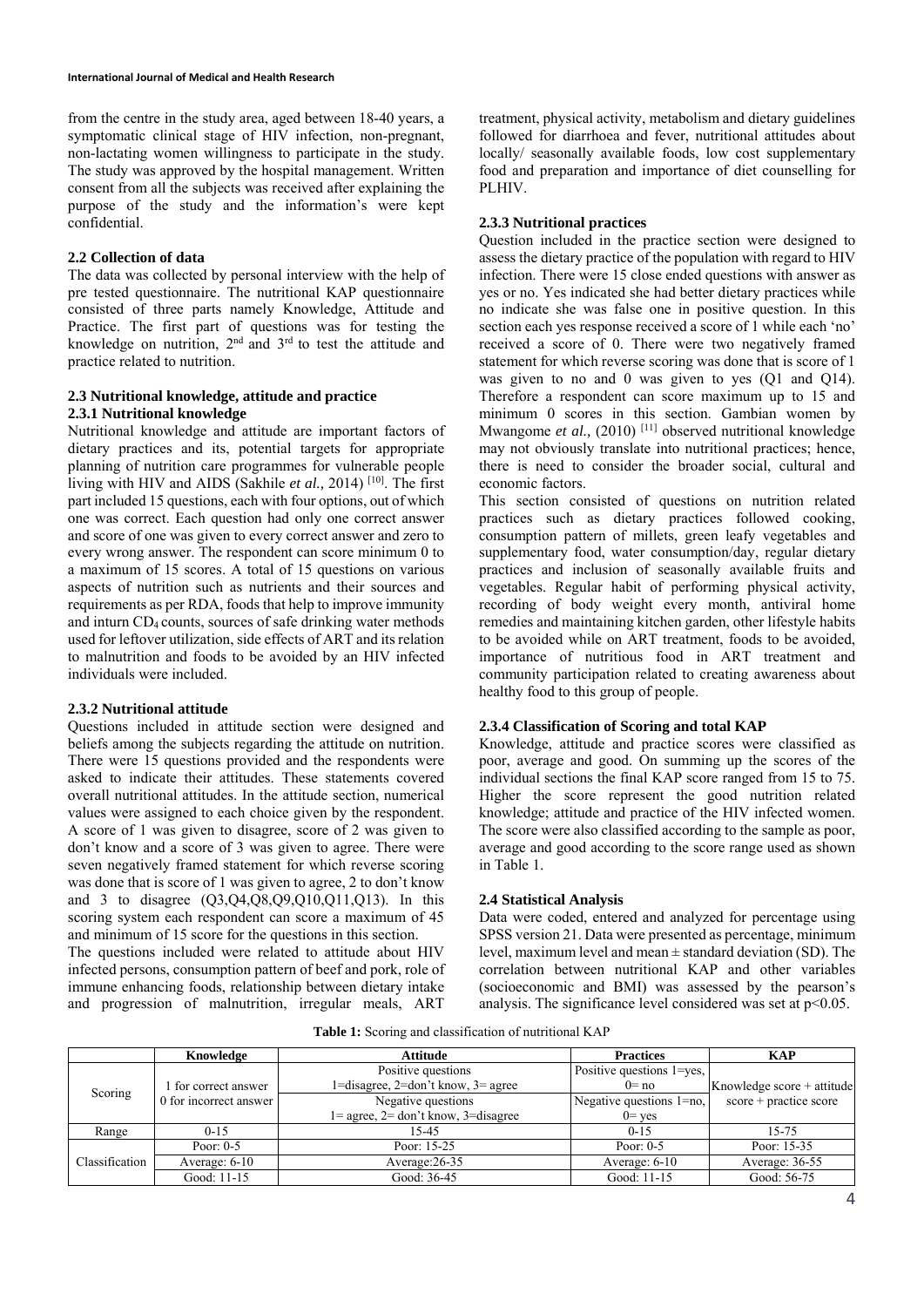# **3. Results and discussion**

## **3.1 Nutritional Knowledge**

The investigation was carried out to assess the nutritional knowledge, attitude and practice of HIV infected women in India. Data related to nutrition knowledge has been given in Table 2. From the collected data of the present study it was clear that majority of the selected subjects had poor knowledge on nutrition. Sixty percent of the subjects had knowledge on foods that are excellent source of protein and twenty six percent knew the foods that had high biological value protein. Whereas 56 and 76 percent of the subjects had knowledge on quantity of water to be consumed per day and source of safe drinking water respectively. Only 6 and 16 percent were found to have knowledge on RDA and function of fluid in the body. Forty eight and twenty percent of the subjects had knowledge on type of diet that helps to maintain a healthy body and side effects of ART in relation to malnutrition. According to Seda Abgaryan (2015)<sup>[12]</sup> the respondents' of his study had a mean nutrition knowledge score of 14.44 (SD=1.56). The minimum score achieved was six and the maximum score achieved was nineteen. The mean percent knowledge score was 68.76 percent. The mean attitude score of participants was 17.8 (from lowest 12 to highest 21, SD=1.56) out of maximum 25. The mean percent attitude score was 71.2 percent.

**Table 2**: Distribution of nutrition knowledge related responses of HIV infected women in India

| <b>Responses</b>                                     | $N=50^*$ | Percentage $(\% )$ |
|------------------------------------------------------|----------|--------------------|
| Excellent source of protein                          | 30       | 60.0               |
| Food with high biological value                      | 13       | 26                 |
| Number of glasses of water to consume per day        | 28       | 56.0               |
| Source for drinking water                            | 38       | 76.0               |
| Functions of fluid in the body                       | 8        | 16.0               |
| The required recommended Dietary Allowances required | 3        | 6.0                |
| The diet that help you to maintain body weigh        | 24       | 48.0               |
| side effects of ART in relation to malnutrition      | 12       | 24.0               |
| Causative factors of anaemia                         | 29       | 58.0               |
| Function of vitamin C                                | 13       | 26.0               |
| Foods that does not increase the immunity of PLHIV   | 28       | 56.0               |
| Functional food components in Flaxseed               | 2        | 4.0                |
| Foods that help to increase the CD4 cell count       | 14       | 28.0               |
| leftover foods should be used                        | 2        | 4.0                |
| Individual infected with HIV should be avoided       | 33       | 66.0               |

**\*** Number of subjects with correct answers

Fifty eight, 56 and 66 percent of subjects knew the causative factors of anaemia, foods that increase the immunity and need to avoid habits like tobacco, alcohol by the individuals infected with HIV respectively. Twenty six, four, 28 and four percent of subjects had knowledge on functions of vitamin C, functional components of flaxseed, foods that increase CD4 cell count and to consume left over foods only on reheating or reprocessing.

## **3.2 Nutritional Attitude**

Three pointer scale (agree, disagree and don't know) was used to assess the response of the nutritional attitude related questions and the results are shown in Table 3. The overall attitude score ranged between15 to 45. Fifty six percent of the subjects believe HIV virus infects both healthy and unhealthy persons. Thirty percent of the subjects reported to agree for the statement improper dietary intake will progress to malnutrition and 30 and 64 percent of the subjects had negative attitude on consumption of beef and pork and faulty dietary guidelines on suffering from fever respectively and 72% believed fasting helps to decrease the virus load.

Less than 10% of subjects reported immune enhancing food helps to increase the CD 4 cell count, value added foods enhance the nutritive value of the food and 12% of subjects agreed that exercise helps to increase the digestion and absorption and 16% of subjects agreed that they were encouraged to take electrolytes during diarrhoea. John Bukusuba *et al.*, (2010) <sup>[13]</sup> found that most participants understood that consumption of a balanced diet (99.3%), fruits and vegetables (99.3%) and special diets (63.1%) is necessary for good health. Fifty percent of subjects agreed skipping meals would increase the side effects of ART treatment and 24% of subjects accepted diet counselling was important in their life and it will help to improve the nutritional status. Eighty four and 76 percent had negative attitude about locally/ seasonally available foods and their nutritive value respectively where as 56% of subjects reported meeting with the diet counsellors for HIV infected individuals is not necessary and 94% of subjects had wrong attitude on preparation of supplementary food at home.

**Table 3:** Distribution of nutrition Attitude related responses of HIV infected women in India

| <b>Responses</b>                                                           | Agree |               | <b>Disagree</b> |               | Don't know |               |
|----------------------------------------------------------------------------|-------|---------------|-----------------|---------------|------------|---------------|
| $N = 50^*$                                                                 |       | $\frac{6}{9}$ | $N = 50^*$      | $\frac{0}{0}$ | $N = 50^*$ | $\frac{0}{0}$ |
| Attitude about HIV infected persons                                        | 29    | 58.0          | 16              | 32.0          |            | 10.0          |
| Improper dietary intake related malnutrition                               | 15    | 30.0          | 22              | 44.0          |            | 26.0          |
| Consumption of beef and pork                                               |       | 60.0          | 11              | 22.0          |            | 18.0          |
| Tea and bread only consume on fever                                        |       | 64.0          | 11              | 22.0          |            | 14.0          |
| consumption of electrolytes during diarrhoea                               |       | 16.0          | 19              | 38.0          | 23         | 46.0          |
| Consumption of immune enhancing foods helps to increase the CD4 cell count |       | 6.0           | 24              | 48.0          | 23         | 46.0          |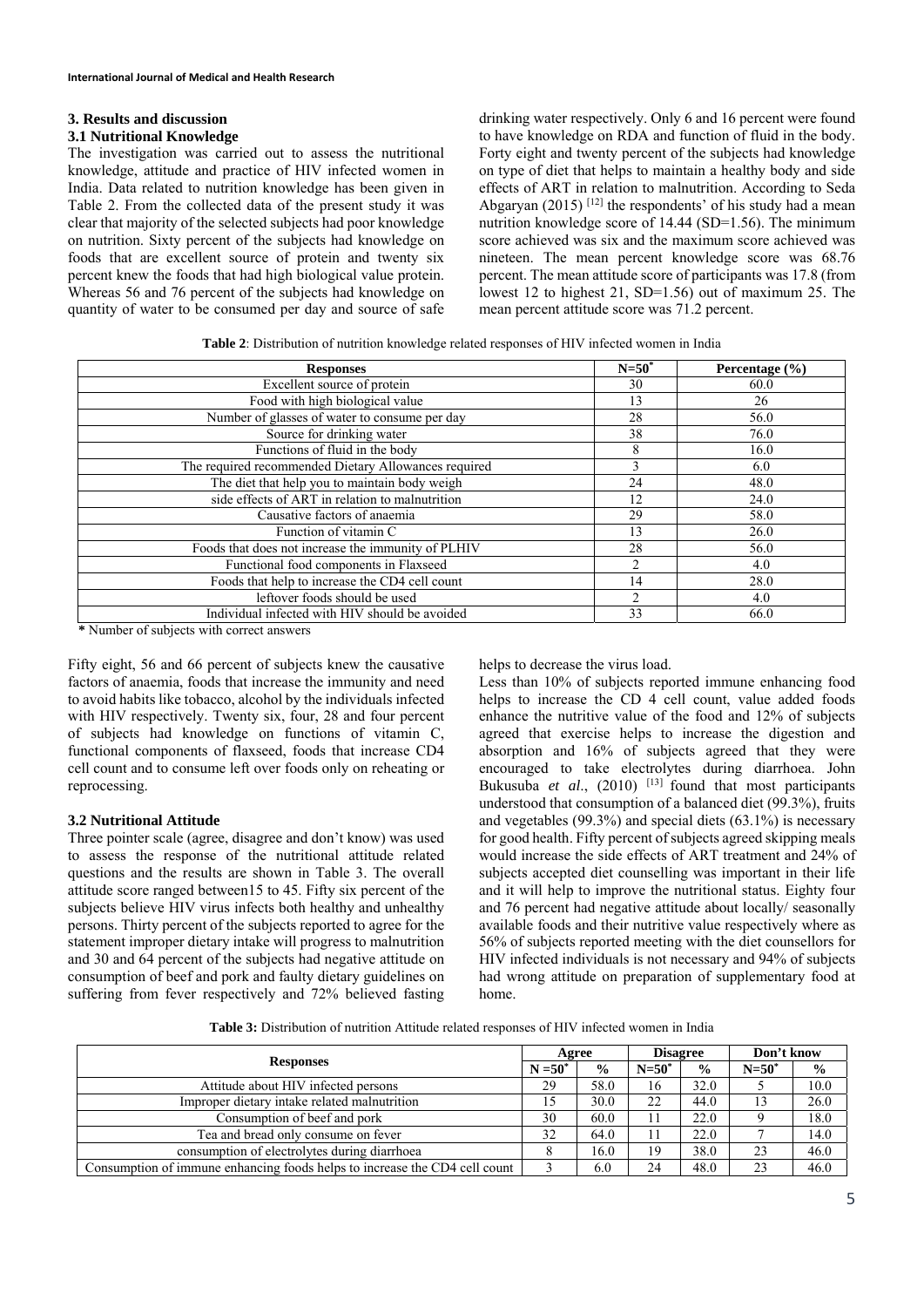#### **International Journal of Medical and Health Research**

| Skipping meals increase the side effects of ART medicines           | 25 | 50.0 |    | 34.0 |    | 16.0 |
|---------------------------------------------------------------------|----|------|----|------|----|------|
| Fasting helps to decrease the HIV virus load                        | 36 | 72.0 | 6  | 12.0 |    | 16.0 |
| Locally available/seasonally available foods are not nutritious     | 42 | 84.0 |    | 8.0  |    | 8.0  |
| Expensive supplementary foods are only nutritious                   | 38 | 76.0 |    | 10.0 |    | 17.0 |
| Possible to prepare healthy supplementary food at home              | 47 | 94.0 |    | 2.0  |    | 4.0  |
| Value added foods enhance the nutritive value of the product        |    | 4.0  | 29 | 58.0 | 19 | 38.0 |
| Meeting with the diet counsellors for a HIV person is not necessary | 28 | 56.0 |    | 18.0 |    | 26.0 |
| Nutrition counselling helps to improve the health status of PLHIV   | 12 | 24.0 | 28 | 56.0 | 10 | 20.0 |
| Exercise play an important role in metabolism                       | 12 | 24.0 | 29 | 58.0 |    | 18.0 |
|                                                                     |    |      |    |      |    |      |

**\*** Number of subjects with correct answers

## **3.3 Nutritional Practices**

Table 4 describes the nutrition related practices and it reveals that all the subjects used to overcook vegetables and none of the subjects included millets and green leafy vegetables in their daily menu and 20% of subjects stated that they had a habit of chewing tobacco. Seventy six, 100 and 48 percent of subjects had the practice of drinking more than eight glasses of water per day, recorded their body weight every month because they

were taking regular treatment in ART centre and consumed seasonally available foods in their diet. Less than 25% of subjects reported they had the practice of consuming nutritious foods to reduce the side effects of ART treatment, they used supplementary food, prepared supplementary foods in their home and preparation of antiviral home remedies and 30% of subjects had practice of consuming snacks/ fruits in between their main meals.

**Table 4:** Distribution of nutrition practice related responses of HIV infected women in India

| <b>Responses</b>                                                        | $N = 50^*$               | Percentage $(\% )$       |
|-------------------------------------------------------------------------|--------------------------|--------------------------|
| Over cooked vegetables are highly nutritious                            | 50                       | 100                      |
| Consumption of millet based foods in daily menu                         | $\overline{\phantom{0}}$ |                          |
| Green leafy vegetables in your daily diet                               | $\overline{\phantom{0}}$ | $\overline{\phantom{a}}$ |
| 8 glasses of water to drink per day                                     | 38                       | 76.0                     |
| Consumption of fruits and snacks                                        | 15.0                     | 30.0                     |
| Maintain a record for weight                                            | 50.0                     | 100.0                    |
| Consumption of nutritive foods reduce the side effects of ART treatment | 11.0                     | 22.0                     |
| Consumption of seasonally available foods                               | 24.0                     | 48.0                     |
| Regular use of supplementary food                                       | 6.0                      | 12.0                     |
| Preparation of homemade supplementary food                              | 6                        | 12.0                     |
| Anti-viral home remedies                                                |                          | 2.0                      |
| maintaining kitchen garden in home                                      | 4                        | 8.0                      |
| Habit of physical activity in every day                                 | 13                       | 26.0                     |
| Habit of consuming tobacco                                              | 10                       | 20.0                     |
| Create awareness on healthy food                                        | 10                       | 20.0                     |

**\*** Number of subjects with correct answers

Level of education, personal beliefs, availability of food, and low nutritional knowledge were the reason for poor dietary practices (Bukusuba *et al*., 2010) [13]. Only 24 percent had the habit of doing physical exercise daily and 20% of subjects had the practice of creating awareness on healthy food and food safety to neighbours and a measure of less than eight percent of them maintaining kitchen garden.

## **3.4 Classification of scoring and total KAP**

As per the findings of our study, the observations made in the present study conform that nutrition knowledge, attitude and practices are interrelated. Deepika Anand and Seema Puri  $(2013)$ <sup>[14]</sup> stated that in India, little is known about the level of nutrition related knowledge, attitude and the common nutritional practices that are prevalent among PLHIV. Table 5 shows that fifty two percent of the respondent had poor knowledge followed by 44 percent and two percent of subjects with average and good knowledge about nutrition. Forty four percent had poor attitude, 44 % had average and only one percent had good nutrition related attitudes. Thirty six and 28% percent of women had poor and average practices and mean ± SD values. However from our study it is observed that nutrition knowledge was obviously translated to nutritional attitude and practices.

**Table 5:** Summary of classified score of Knowledge, Attitude and Practice and total KAP of selected respondents

|                        | Poor             | Average          | Good             |
|------------------------|------------------|------------------|------------------|
| <b>Sections</b>        | N(%              | N(%)             | N(%)             |
|                        | Mean $\pm SD$    | Mean $\pm SD$    | <b>Mean ±SD</b>  |
| Knowledge              | 26(52.0)         | 22(44.0)         | 2(4.0)           |
|                        | $3.38 \pm 1.2$   | $7.59 \pm 1.18$  | $11.0 \pm 0.00$  |
|                        | 27(54.0)         | 32(44.0)         | 1(2.0)           |
| Attitude               | $20.04 \pm 3.20$ | $29.05 \pm 2.71$ | $36.0 \pm 0.00$  |
| Practice               | 36(72.0)         | 14(28.0)         | 0(0.0)           |
|                        | $3.50 \pm 1.15$  | $6.57 \pm 1.0$   | $0.00 \pm 0.00$  |
| <b>Total KAP score</b> | 26(52)           | 23(46)           | 1(2.0)           |
|                        | $26.58\pm4.42$   | $41.91 \pm 4.55$ | $56.00 \pm 0.00$ |

The minimum and maximum level of scores of KAP is represented in Table 6 along with the mean score for KAP. The minimum score of 1 to maximum score of 11 and minimum score of 1 to maximum score of 10 in knowledge and practice section and minimum score of 15 to maximum score of 36 in attitude section of total respondents. The mean scores obtained for knowledge, attitude and practice is as follows 5.54± 2.64,  $24.32 \pm 5.61$  and  $4.36 \pm 1.79$  respectively. A study similar to ours by Sakhile *et al.* (2014)  $[10]$  also found that respondents